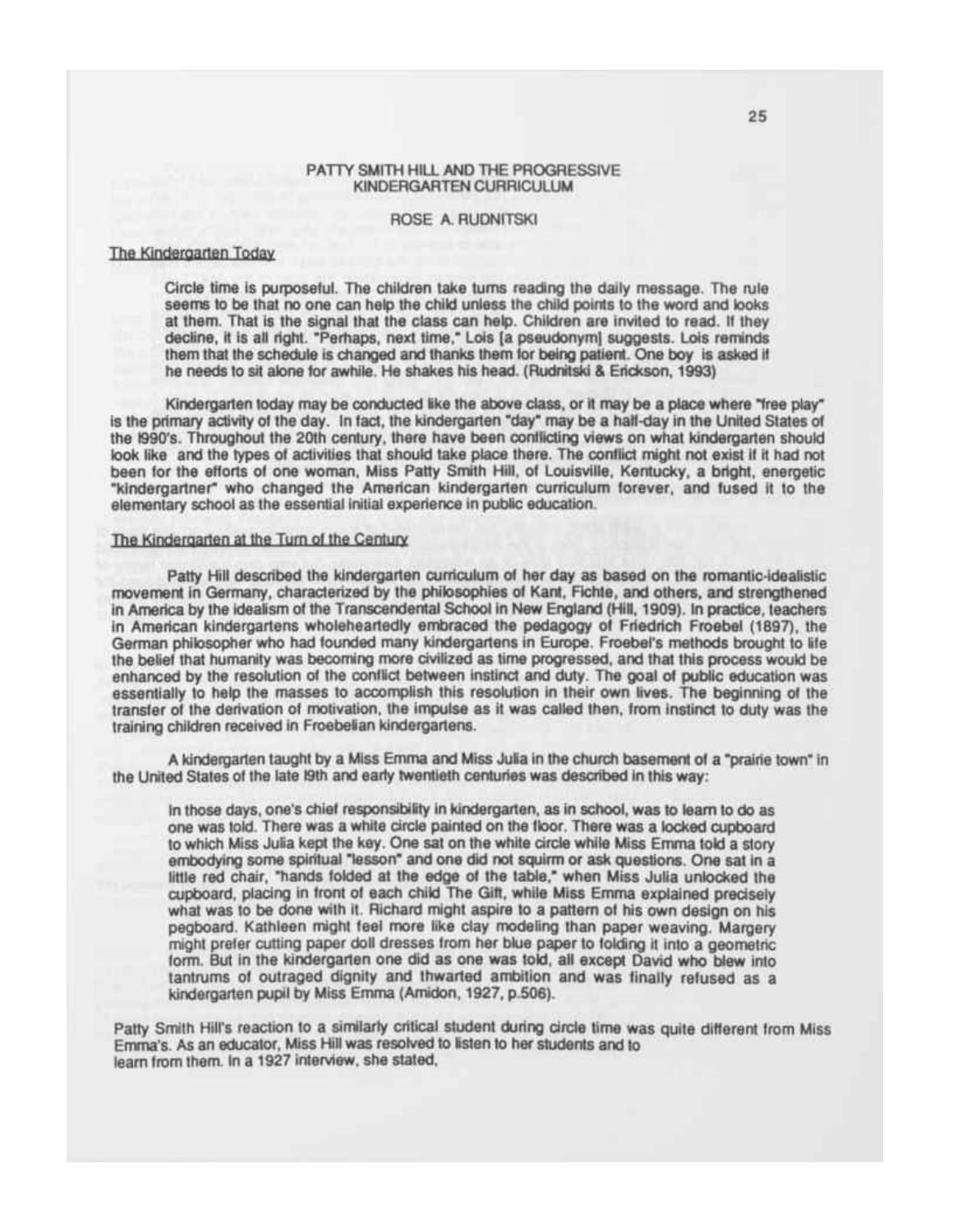When I look back on my long experience in teaching. I am always grateful for what I have learned from the children. If one is not absorbed in administering "a system," one can learn so much in a school room! There was little Howard, for instance, back in the first Louisville kindergarten. Howard could always manage to say what he meant. Every school room ought to have one child who is able to express to the teacher what others only feel. We were sitting in the traditional kindergarten circle, the children and I. In those days it was part of a good kindergartner's job to get over to the children the topic of the day.' I was earnestly holding forth looking to the right and left, to the front, and to the children on each side when Howard lifted his face to mine. 'Say, Teacher,' he demanded, "who are you talking to anyhow?' At once I realized what artificial nonsense the whole performance was. In the circle I was not talking to anyone. I was just spraying my ideas over a group of children, who had to listen whether they wanted to or not. The circle as a 'symbol' was disbanded then and there. After this I did my talking with individual children and little groups who came to discuss matters of genuine interest. As soon as we ceased to make a rite of it, it was easy to get exchange of ideas and vigorous discussion among little children. This was an enormous gain in reality and directness, but given our small, spontaneous groups as working units, I found myself asking: How can we develop social consciousness in children of this age? (quoted in Amidon, 1927, p. 508)

#### A Childhood Filled With Commitment

There is a lot to leam about fostering the development of social consciousness from the story of Patty Smith Hiirs own childhood. Bom in the Reconstruction South in 1868, Miss Hill was the fourth child in a family of six: two boys and four girls of an educated, influential, but very non-traditional family of Louisville, Kentucky. The children were encouraged to be independent thinkers who worked hard for others as well as for themselves. It was written many years later that each of the Hill children, as they matured, "undertook some big piece of work and thirty years after the father's death Louisville people began to say that Louisville, like Rome, was built on seven Hills" (Chaffee, 1925).

Patty Smith Hill's father, W. W. Hill, who, as a Presbyterian minister was not eligible for service in the Civil War. "opened a college for the daughters of the South near Louisville, Kentucky, as his contribution to the reconstruction years" (Bailey, 1931, p.5). Dr. Hill, a graduate of Princeton University, believed that higher education should be available to women as well as to men so that they could be prepared to live an independent life. Reminiscing in 1925 about her childhood, Miss Hill related that. though her family was financially well-to-do, the Hill girts were encouraged to pursue a profession. "This was a radical thing everywhere fifty years ago, particularly in the South. My father had a horror of girls marrying 'just for a home' and he said that the only way to avoid this catastrophe was to prepare every young woman to 'stand on her own feet' economically. For this reason from our earliest years sisters and brothers alike discussed together and with our parents the type of work we wished to pursue when we were grown" (Amidon, 1927, p.507).

Patty Hill's mother was a perfect match for a man who held such beliefs. She was a writer for the Louisville **Courier** -Journal who had, before she married, attempted to be admitted to a nearby college, but was refused formal matriculation because she was a woman. She was tutored privately by professors from the college, but never was allowed to earn a degree.

Professor Hill's mother believed that children should be free to play and follow their own pursuits as well as leam the value of hard work. "My mother's philosophy of life was a happy one. She said children should have every pleasure that there was not some good reason they should not have-a radical point of view in those Puritanical times...We children each had our own small garden. We were also allowed to play with hammer and nails. We used to work for days making playhouses, and our home was always open to other people's children. My mother used to say, she'd rather have other people's children at her house than to have her children at other people's houses. Then she'd always know what was going on." (Chaffee, 1925, p. 1-2)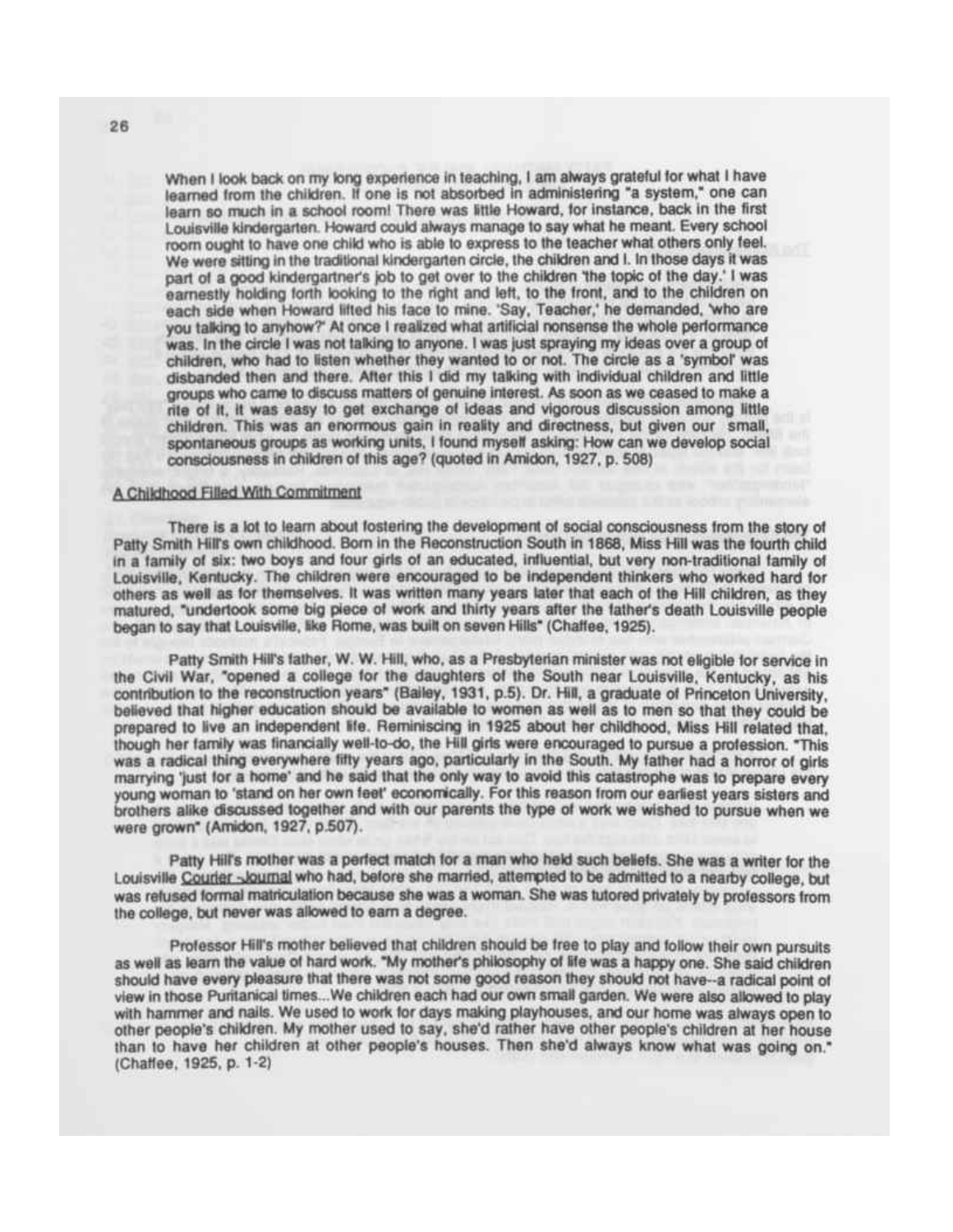Patty Smith Hill later attributed much of her philosophy and its success in classrooms to her upbringing in a home with an atmosphere of freedom where play was valued as much as work. She viewed her parents as role models whom she followed in the way which suited her most. She recalled that by the time she was eight or nine, she knew what she wanted to do when she grew up, though she had never heard of kindergartens (Chaffee, 1925).

## Mentors

There were other people to whom Patty Smith Hill attributed her success and ability to have such a deep impact on education. One was her first kindergarten pedagogy teacher, Miss Anna E. Bryan, the director of a kindergarten training school in Louisville. Miss Bryan had studied in Chicago and opened up the training school the year that Patty Hill turned eighteen. She entered as one of Miss Bryan's first students. "I was the youngest in the class, but from the very beginning, Miss Bryan would say, "Do not follow Froebel blindly. I want to see what you, yourself will do" (Amidon, 1927, p.507). The free interpretation of Froebel's philosophy was unheard of in kindergarten circles in America at that time, and one wonders if Miss Hill would have so persistently questioned the Froebelian Gifts and Occupations if she had not had the encouragement of the courageous Miss Bryan.

Miss Bryan appointed Patty Smith Hill head teacher of the demonstration kindergarten in her training school the year that Miss Hill graduated. Patty Hill was a masterful teacher who inspired those around her, especially the children, to think creatively and independently. She believed that she was actually following Froebel's teaching, since she interpreted him as constantly searching, "sending out material to mothers and teachers urging them to criticize it after experimentation. Those who came after him did not have this fresh and adventurous spirit. In their hands his incomplete experimentation grew into a cult. The purpose of the kindergarten movement ceased to be a progressive scheme of education and became a 'system'" (Amidon, 1927). Many educational leaders of the day were emerging as advocates of the Froebelian 'system' so decried by Patty Smith Hill: Elizabeth Peabody, William T. Harris, and Miss Susan Blow, a national leader in kindergarten pedagogy, and a lecturer at Teachers College, who would later become an educational adversary and close personal friend of Miss Hill.

Miss Bryan and Miss Hill experimented with different methods in their campus school kindergarten in Louisville, deciding that children would rather build houses and doll beds with Froebel's Gift of rectangular blocks, rather than the square dictated by the followers of his system. The two women travelled together to the NEA meeting of 1890, where Miss Bryan presented a paper titled "The Letter Killeth,"a critique of the dictation-like, systematized method of teaching children to draw so commonly practiced at that time. Miss Hill illustrated the talk with drawings and students' original work, revolutionary techniques in the kindergarten of the I9th century. That summer they went to study with Francis Parker at the Cook County Normal School in Chicago. "Whenever there was anyone that either Miss Bryan or I could study with, we did so" (Chaffee, 1925, p.4). They studied with G. Stanley Hall of Clark University in 1895, after receiving a questionnaire from him that was obviously critical of the traditional techniques. She later reported, "While a large number of kindergartners responded to Dr. Hall's invitation, at the close of his first class only two students remained for the exceedingly strenuous summer course he proposed - Miss Bryan and myself. This gave us a rare opportunity, as we had the whole summer for uninterrupted study under Dr. Hall and Professor Bumham. Here we were introduced to the new child study movement, to the necessity for changing materials, curricula, and methods in the light of new knowledge about both physical and mental health" (Amidon, 1927, p. 508).

Even as she was spending her summers studying with many of the leading Progressives of the day, among them John Dewey and William James, she was adapting the Progressive philosophy to kindergarten methods. Miss Hill had worked with the poor children of the ravaged southern states of the Reconstruction era.She was deeply moved by the malnutrition, child labor, and high mortality rate among children of poverty. She had developed a life-long commitment to democratic ideals and the importance of self-determination in activity, especially in childhood, as a means of empowering individuals to overcome social and economic disadvantages. As she put it, "Even tiny children have a right to 'Life, liberty, and the pursuit of happiness.' (undated interview)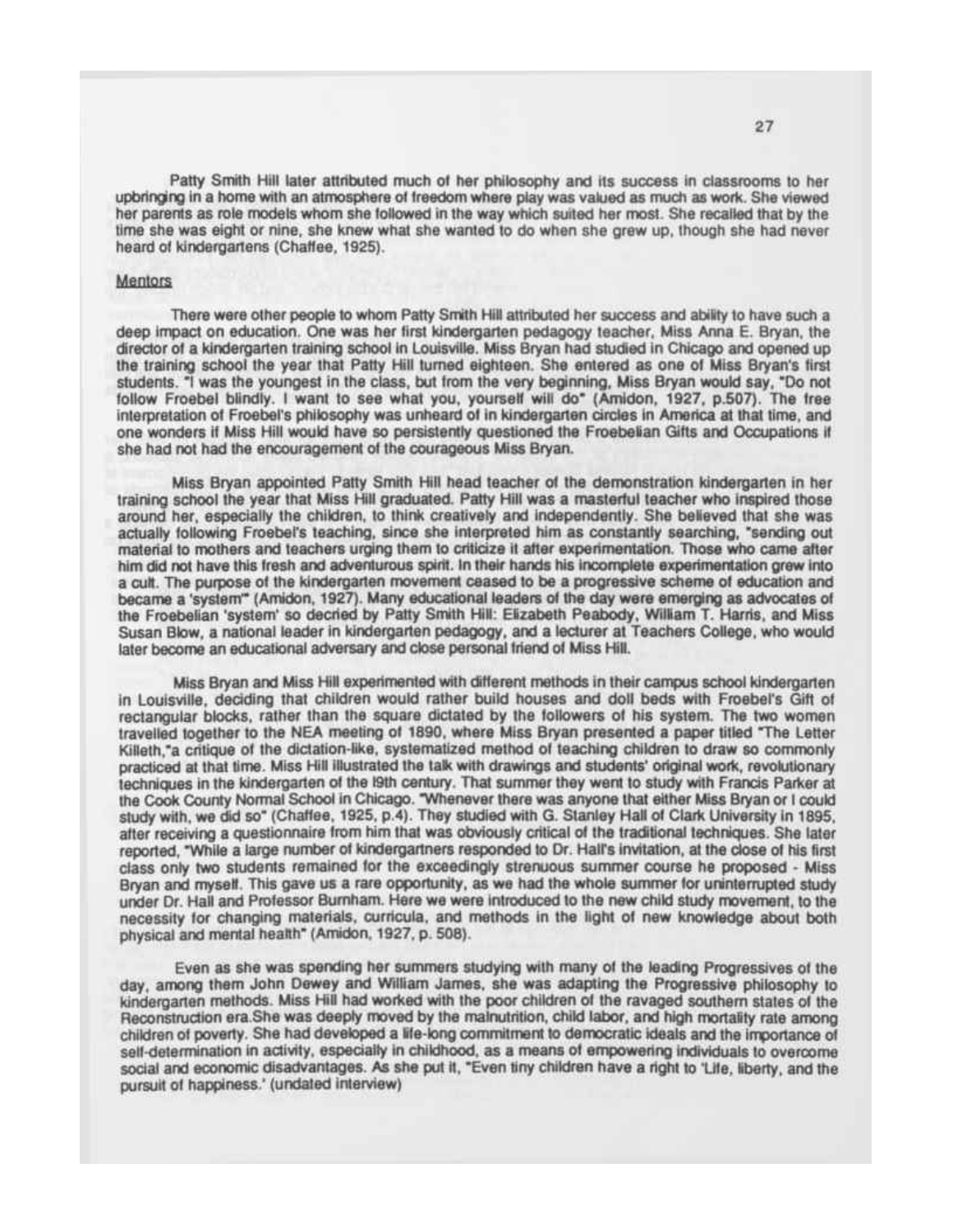In 1893, Miss Bryan went to Chicago to study with John Dewey, leaving Patty Smith Hill as Principal and Supervisor of the Louisville Kindergarten Training School. That year, Miss Hill went to mount an exhibit on her kindergarten methods in the Education Building at the Chicago World's Fair. By then, more than 3000 visitors had signed the register as guests who had observed her Kindergarten in Louisville, among them, Colonel Parker, Dr. Jenny B. Merrill, Supervisor of the Kindergartens of the New York City Public Schools, Miss Caroline T. Haven of the Ethical Culture School, and Mr. Milton Bradley, the first manufacturer of kindergarten materials (Fine, undated).

The exhibit at the World's Fair drew a great deal of attention to Louisville and Patty Hill. She became a prominent lecturer and leader of the International Kindergarten Union. By 1905, when Dean James Earl Russell invited her to accept an appointment as visiting lecturer at Teachers College, she had travelled all over the United States, and twice to Europe, speaking on her progressive ideas and methods of teaching young children (Jammer, 1960).

Miss Hill had become a strong voice, not only for children, but for their teachers as well. Her teacher education curriculum at the Louisville Training School included many academic subjects, a departure from the typical Normal School curriculum. She also strongly encouraged the development of attitudes that would promote independence in teachers rather than dependence on the methods of others. It was only through the study of children, she felt, that teachers could know how to react to them in their classrooms, and it was only through independent thought that each teacher could develop a program suited for her particular children (Hill, 1901). Late in her career, she summed up her ideas on teachers this way:

There are two great divisions of teachers, you know, cookbook teachers and checkerboard teachers. A cookbook teacher sits down every evening, measures out so much arithmetic, so much spelling, so much music, according to a pedagogical recipe and next day spoon feeds it into his pupils. He calls the process education. But suppose he were getting ready for a game of chess or checkers. Would it do any good to take the board the evening before and figure out the campaign-first this move, then that move? When he sat down with his opponents, he would find that the vital factor had been entirely omitted from his calculations: the reaction of the other mind. I tell my students that that is our main concern as teachers • the reaction of the other mind. Of course cook book teaching is easier. But the other Kind - well, from the child's point of view the other Kind offers possibilities of real adventure. And for the teacher it is a lot more fun (Amidon, 1927, p.509).

It is easy to see why Russell persevered in persuading Miss Hill to leave Louisville to seek her fortune in New York City, though she was very reluctant to do so.

#### The Teachers College Years

### James Earl Russell

Of all her mentors, the last was one of the strongest, and had the most profound effect on Patty Smith Hill's work: James Earl Russell. Russell was aware of the two opposing views in the kindergarten movement, and already had a major proponent of the traditional methods as a lecturer at Teachers College, Miss Susan Blow. Patty Hill received an invitation from Dean Russell to lecture there in January, 1905. She impressed everyone with her open-mindedness, sincerity, and dedication so much that Russell asked her to extend the leave she had taken from the Louisville kindergarten to a full year, offering her an honorarium of \$20.00 per lecture (Russell, 1937). When she demurred at the low pay and the prospect of an extended absence from her job, Russell replied:

I have your letter of January 29, 1905. You perhaps will think of the old saying concerning the camel, who, if he gets his head in, crowds in his whole body. Perhaps I did that. But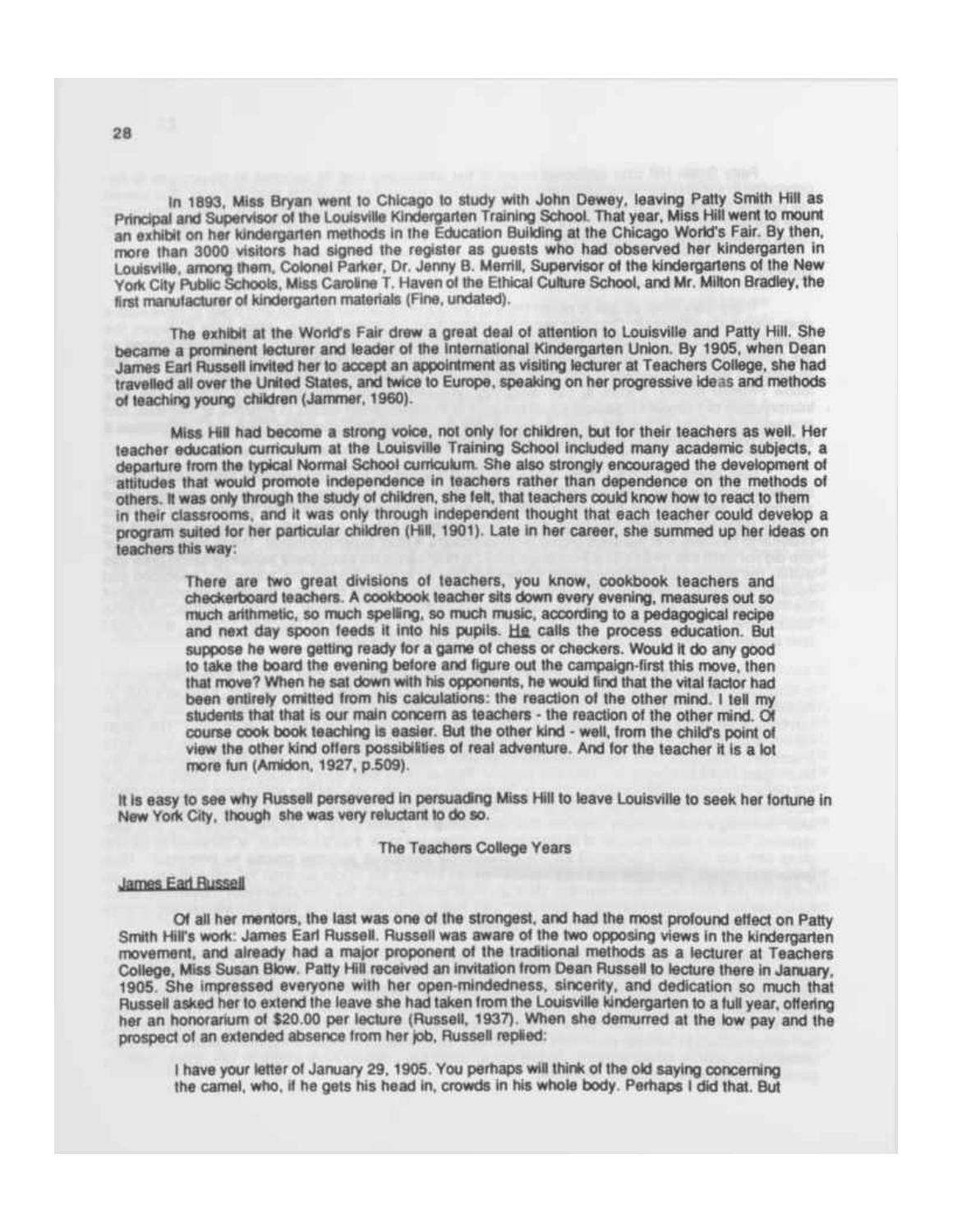you should take it as a compliment that we are so anxious to extend your period of residence, and at the same time attribute the scaling of salary to our unavoidable poverty. Nevertheless, I have telegraphed you that, womanlike, you may have your own way (February 2,1905).

Thus began a friendship which lasted through the rest of Patty Smith Hill's career. Russell gave Miss Hill the opportunity to experiment with her ideas in the kindergartens of the Speyer School and the Horace Mann Schools. He encouraged her to carry on her work, and served as a sounding board for her complaints, as well as an advisor in her dealings with her enemies.

She came to Teachers College as a "radical" who was too unorthodox for many kindergarten educators. Russell recounted the story of his offering Miss Hill a full-time appointment in a 1927 letter:

When it became necessary to reorganize our Kindergarten Department, I found that there was sharp competition between two schools of thought. Miss Blow and her disciples adhered very religiously to the formal interpretation of Froebel's philosophy and practice. Miss Hill was one of the two or three prominent leaders of the more liberal wing. My plan at first was to have both sides presented in Teachers College, as it is part or my policy to see that no one mode of thought is here represented to the exclusion of the others. Consequently for some time, I tried to drive the team abreast by making provision for both parties to present their case.

This he did first by having the two women share a course of lectures that were open to the public in the fall of 1905. Each lectured her point of view every other week, alternating with the other. Miss Hill, who had initially been apprehensive, later found the lectures amusing. "The same group of students were exposed to diametrically opposed points of view on different days. It's a wonder the class survived!" (Amidon, p. 508)

The prospect of facing the impressive and powerful Miss Blow as a full-time colleague almost caused Miss Hill to decline Dean Russell's invitation. She had already encountered Miss Blow in her activities in the International Kindergarten Union. In fact, The Committee of Fifteen had become the Committee of Nineteen in 1904, when it became obvious that there were two opposing points of view in the kindergarten movement. [The Committee later split into three groups, with Miss Blow chairing the Conservative Committee, Miss Hill, the Liberal, and Miss Lucy Wheelock, the Liberal-Conservative. They issued their final reports in 1913 (I.K.U., (1913).] Miss Hill, after much persuasion, accepted Dean Russell's invitation with a vow to enter upon her new work with enthusiasm and determination to make it a success if the possibility was in her power (Jan. 25, 1906).

# **Miss Hill's Plav Room**

From the beginning, Patty Smith Hill, with the continuous blessing and encouragement of Dean Russell, began a process of change and experimentation that never ceased during her tenure at Teachers College. Her first students, mostly kindergarten teachers and supervisors from the New York area, had been staunch advocates of traditional ways, and had been students of Miss Blow. Patty Hill's methods were sometimes too liberal for the New York audience. Dean Russell, seeing this, allowed Miss Hill to establish a "play" room at the Speyer School in which Miss Hill, along with Miss Luella Palmer, could experiment with their new methods with children who had not attended traditional kindergartens. They recruited children from three to seven years of age with no previous school experience, and set to work designing materials and a curriculum suited for the children they had, and not for an ideal of what someone thought children ought to be (Hill, 1906a; Palmer, 1906).

Because the New York crowd was so conservative, Miss Hill dared not call her first Speyer School Play Room a kindergarten in the beginning. Gradually, however, her reputation grew, and her ideas gained acceptance. She led the kindergarten curriculum away from the Froebelian materials toward the development of materials based on activities relevant to the child's experience. She maintained, however,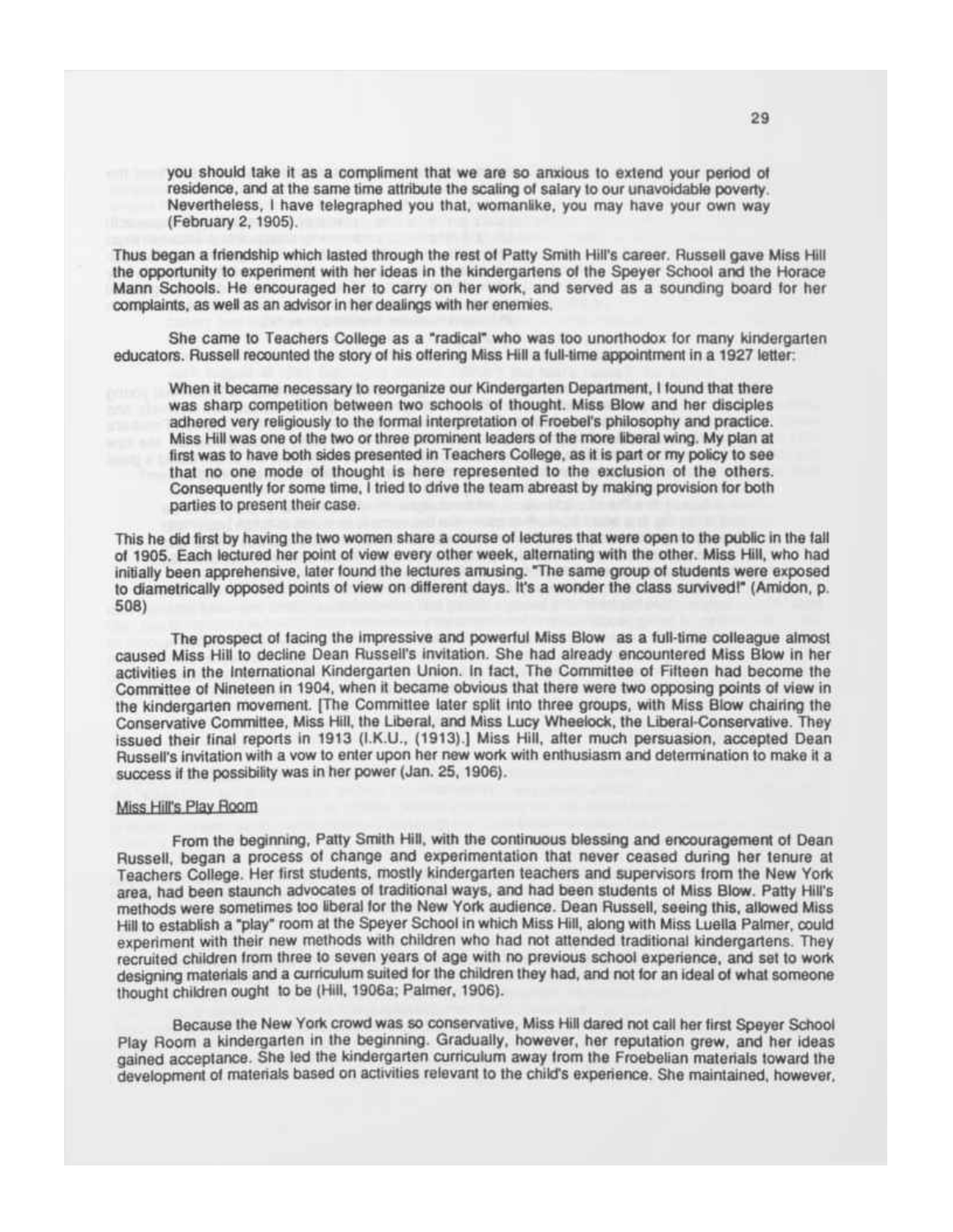that true to her interpretation of Froebel's experimental attitude toward his philosophy, she "kept the Froebelian attitude and spirit".

Patty Smith Hill never adopted Montessori's methods. She visited Italy to meet Maria Montessori in 1912, accompanied by William Heard Kilpatrick and others, but came away disappointed. Miss Hill liked many of Montessori's materials, but did not agree with some of her methods, feeling that they were too rigid and artificial tor American children living in a democracy (Amidon, 1927). They did not provide any opportunities for the children to interact with other children. Patty Hill was interested in developing social consciousness and a sense of interdependence in children. She felt that Montessori's interest in independence and materials gave short shrift to human relations (undated material).

#### The Child as Autonomous Learner

One of Miss Hill's ideas that revolutionized teaching in the kindergarten was the notion that young children had minds and personalities of their own: that they were unique individuals with interests and needs that were important enough to be heeded. She could not see the connection between Froebel's Gifts and Occupations and the children's taking pride in their work. In her study of young children, she saw that children of two or three cared little for their products, but those who were four, five or six, cared a great deal. Why, then, should the product be dictated to the child, when the child has ideas of his/her own?

Show a boy of five the kite fold which, when completed, will form one of a series to be pasted in the flat in a scrap book; then show him the same form made of tough paper and sufficiently large to experiment with in the wind. Ask him which he prefers to make, and you will see whether products are of importance. Also, watch the difference between his passivity and eagerness in the two cases (Hill, 1906b, p. 11).

Miss Hill was very vocal in her belief that young children had personalities and that they were capable, with the right teaching, of being taught to think for themselves. A teacher who knew her children, could help each child to develop his or her own individuality. She encouraged teachers to keep detailed records of children's behavior, even during free play so that they might know each child as a person. She encouraged parent interviews as a means of getting to know each child's personality and temperament so that the teacher could also know that the child has a life outside of school. In this way, she could develop the curriculum most suited to each child.

# The Child as a Social Learner

Patty Hill did not merely acknowledge the young child's individual needs. Based on years of observation, she knew the importance of the child's social needs as well. In addition to her child study, she attributed the philosophical basis for her ideas to Froebel, writing in her part of the Report of the Committee of Nineteen that Froebel believed that the organization of the subject matter, the curriculum of the kindergarten, grew out of the social life of the child (I.K.U., 1913).

She told of how she fostered cooperation through the use of large blocks too heavy to handle alone, and how children worked together to solve problems in their play. A true sense of purpose, she said, came from the child's own life, and not from the purposes set out by the teacher in her lessons:

A group of six year olds taught me about this many years ago. They worked for a week over a model of a Fifth Avenue bus which they built with blocks. They criticized, discussed plans, and improved the model with undiminished enthusiasm, till they were satisfied. We had to leam through these children what real concentration is when a job challenges their interest. It is astonishing the difference between attention which is only a response to the teacher's demand and the concentration inspired by enthusiasm for a job (Amidon, p. 509).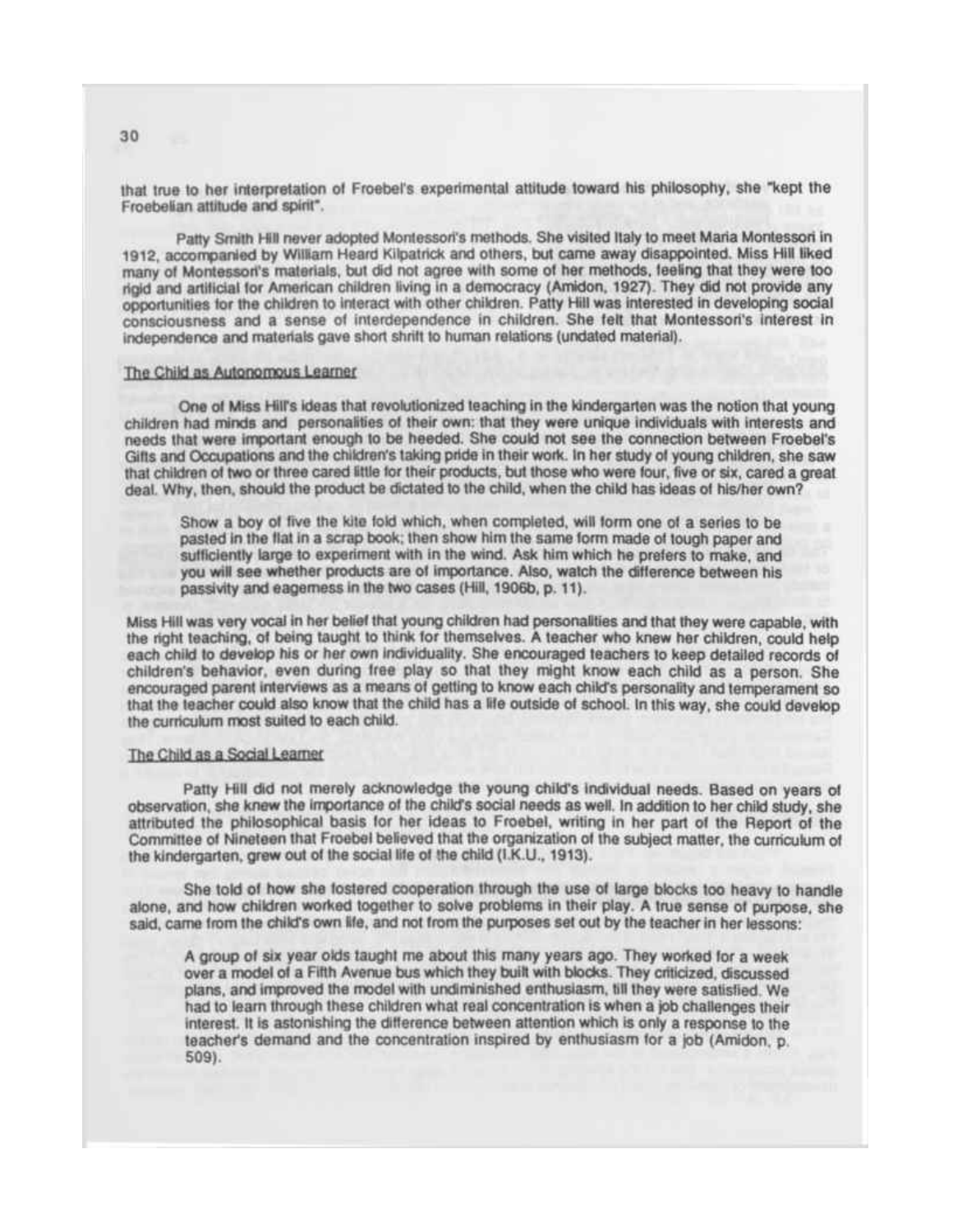Miss Hill firmly believed that young children could learn democratic principles only if they were involved in democratic group situations. She also believed that these principles could not be learned unless they were experienced in a meaningful context: that of the child's own interests (Hill, 1915). She fostered independence and leadership in much the same manner as it had been for her as a child growing up in Louisville, and later as a woman apprehensive about coming to Teachers College to continue her work. She advocated allowing children the freedom to choose their own means and ends, yet allowing for aid and encouragement if they needed it.

Jack taught me about this. Jack was in Miss Garrison's group, here at Teachers College. A canary bird had been given to the children. When Miss Garrison carried the cage into the room, they all crowded about her, admiring and asking questions. The cage was finally placed in the window, and the children scattered to their various occupations. Presently Jack tugged at Miss Garrison's sleeve. "What's the bird's name?" he asked. "I dont believe he has a name." "Then I will name him," said Jack. "I will name him for myself: Jack." "But Jack, does the bird belong to you?" asked Miss Garrison. "No, he doesnt." "To whom does the bird belong?" "I suppose he belongs to all of the children in this room." "Well, then, who has the right to name him?" "I suppose all the children ought to name him," Jack answered slowly. "Miss Garrison, please call the children together to name the bird!" Miss Garrison waited a moment and then suggested, "But Jack, you are the one who wants the bird named. Cant you call the children together?" It was a big undertaking for a five-year-old. Jack hesitated, uncertain how to organize a "town meeting," but convinced of the need of one. Finally he went from one group of children to another saying, "Our bird hasn't a name - come on, let's name him. You can nail that afterward - let's name our bird right away." Jack persuaded Leland and Margot and Sally to help him arrange chairs. They placed them in a big circle, "so we can all see each other," with a seat for Miss Garrison. But when all the chairs were occupied, it was Jack, not the teacher, who began to hold forth. The group entered into animated discussion, Jack insisting that Jessie mustn't talk till Emily was through and that everyone must be quiet when Harold, who stuttered, began to talk. At last a name was chosen, the big circle broke up and the children returned to their sewing and carpentry and painting. But Jack had taught us something about kindergarten organization that we needed to know: the small, spontaneous group is the natural unit for work with little children. A common interest is the only basis for calling together a large group. Given such an interest, a large group can function simply and spontaneously, and through it the children gain experience as parts of a social whole (Amidon, 508-509).

Patty Smith Hill held forth with her beliefs writing and speaking frequently in the two first decades of this century on the value of making the interests of the young child the central motivating force in classroom activity. She knew that young children, in their play, imitated adult behaviors and work activities, and encouraged them to engage in all kinds of occupations in the kindergarten classroom: carpentry, cooking, gardening, and painting, and though the products may not have been perfect, she saw social value in their exposure to all kinds of labor. Respect for all occupations would, she asserted, help to reduce the divisions between social and economic classes. The kindergarten, as the first formal stage in education, was the first place to begin formal lessons in this process (Hill, 1912).

## The Importance of Plav

Patty Smith Hill believed that, for the child, play was learning. She had observed many children, and though she made a distinction between free play and directed play, realized through her observations that, for children, all play was valuable. Free play developed initiative, self-reliance, and freedom, while directed play helped the young child, who was rather "fragmentary," to grow less impulsive and more focused (Hill, 1906b). She advocated a balance between the two, with free play as a time for the teacher to observe children and to promote the development of democratic ideals. More and more, she departed from the blind acceptance of European methods and materials, espousing the development of a truly American method of schooling young children, using American materials and activities as the basis for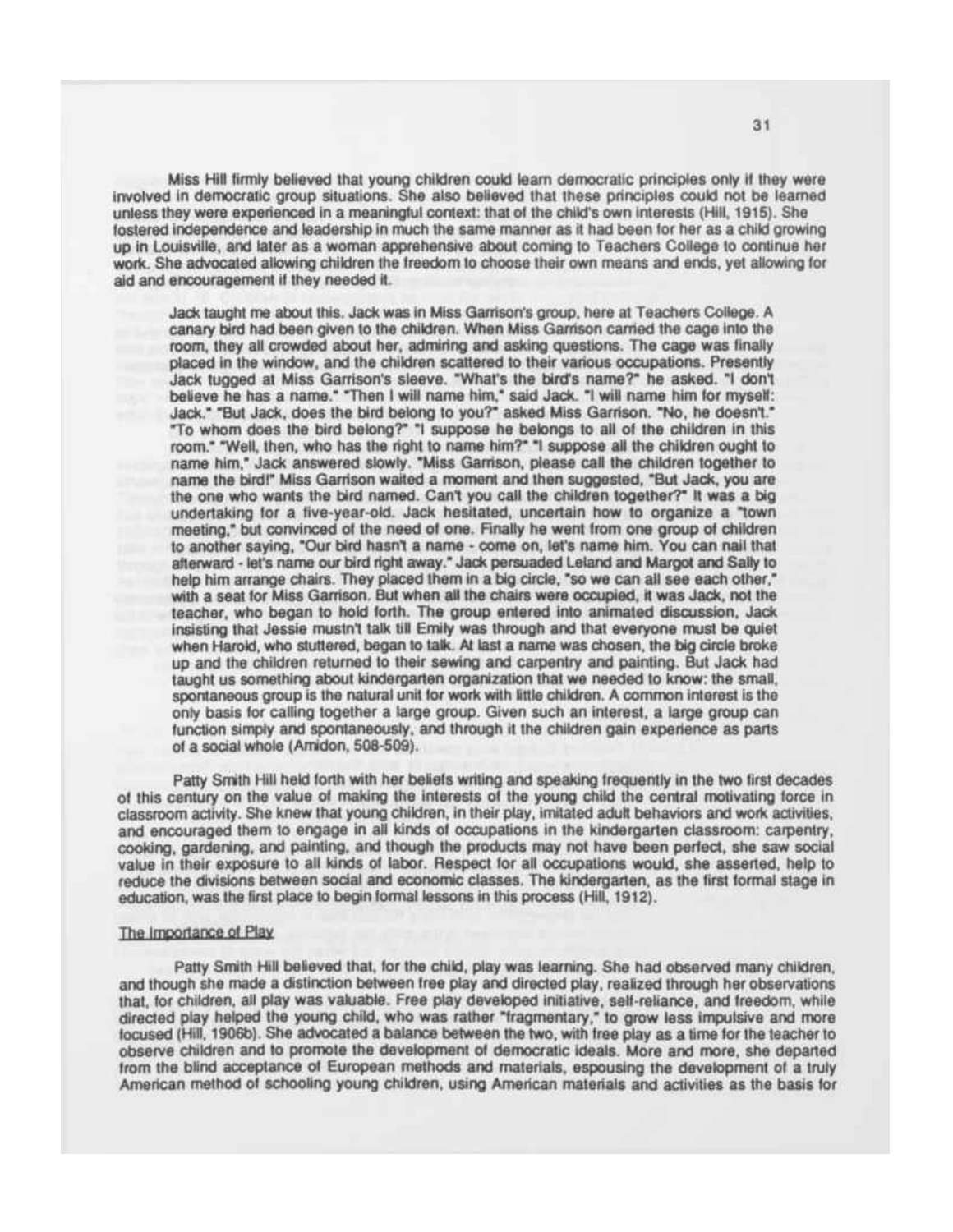learning (Hill, 1913).

She was appointed Head ot the Kindergarten Department at Teachers College in 1910, and moved her play room to the Horace Mann School Kindergarten. Students came trom all over the country and the world to study kindergarten methods and supervision with Patty Smith Hill, and later returned home to establish experimental kindergartens ot their own. In order to continue the development ot a truly American kindergarten, she advocated that every city maintain at least one experimental kindergarten for research and development (Hill, 1915).

There was a danger in developing a truly American kindergarten, however. This country and its schools were founded on a Puritan ethic which valued work and devalued play as idleness. This ethic also implied an acceptance of the inherent drudgery in work and enjoyment in play. Foreseeing a long debate on the appropriate activities for young children in school, she wrote

As long as we limit work to ends which authority considers sufficiently valuable to impose upon willing workers, secured through processes which are unendurable to them, and limit play to the pleasant processes which result from whim or caprice, there will necessarily be a battle in adjusting the motives of play and work in elementary education. Not only does such a conception of work apply more directly to drudgery, but such a conception of play is inadequate to explain the serious significance of play in the period of prolonged infancy. So long as we regard work as activity leading toward an end imposed by authority, and play as whimsical indulgence inactivities leading toward no end of worth to the child or society, the battle will wage between the kindergartner and primary teacher (1906b, p. 4).

Though Patty Smith Hill and the conservative movement in the kindergarten avowed a debt to the teachings of Froebel, her major points of departure in kindergarten curriculum and teaching were in the value of play, the acceptance of the child as an autonomous individual with needs and interests and the ability to be self-directed, and the belief that democratic principles could be modeled in the early childhood classroom and that they could be learned through the experience of the child, rather than through the dictates of adult authority (Hill, 1907; 1925). She was indeed a progressive educator.

#### Other Innovations of Pattv Smith Hill

Her years of labor at Teachers College were rewarded with honors and worldwide acclaim as a leader of the Progressive Education movement in America. In 1922, the trail-blazing Patty Smith Hill was the third woman promoted to full professor at Teachers College. In 1929, she was awarded an honorary doctorate from Columbia University by Nicholas Murray Butler, again, one of the few women to be so honored.

With the onset of the Great Depression, Patty Smith Hill became an even more strident voice in the call for universal preschool education, and the coordination of the kindergarten curriculum with that of the primary grades. She also advocated parent education so that there could be greater coherence between the values of the home and the values of the school. With great vision, which we can only now appreciate, she said, "Never has the kindergarten been more needed than in modem life, with its limited home space for play, its out-family mother employed in the mills, the factories, and mines, and in other commercial enterprises. These conditions were serious enough, but when the wave of unemployment swept the whole country, the dangers of neglect were multiplied a hundred-fold" (undated interview).

In her retirement, she opened the Hilltop Community Center in a building donated by Jewish Theological Seminary on 123rd St., one block from Teachers College. There, doctors provided by the New Deal provided health care for the neighborhood children and their parents. Teachers, again provided by the government, with the help of an experimental teacher training program at Teachers College, provided education on furniture donated by the Salvation Army. Miss Hill had a vision of the Center being the focal point for all positive activities in the economically poor and ethnically and racially diverse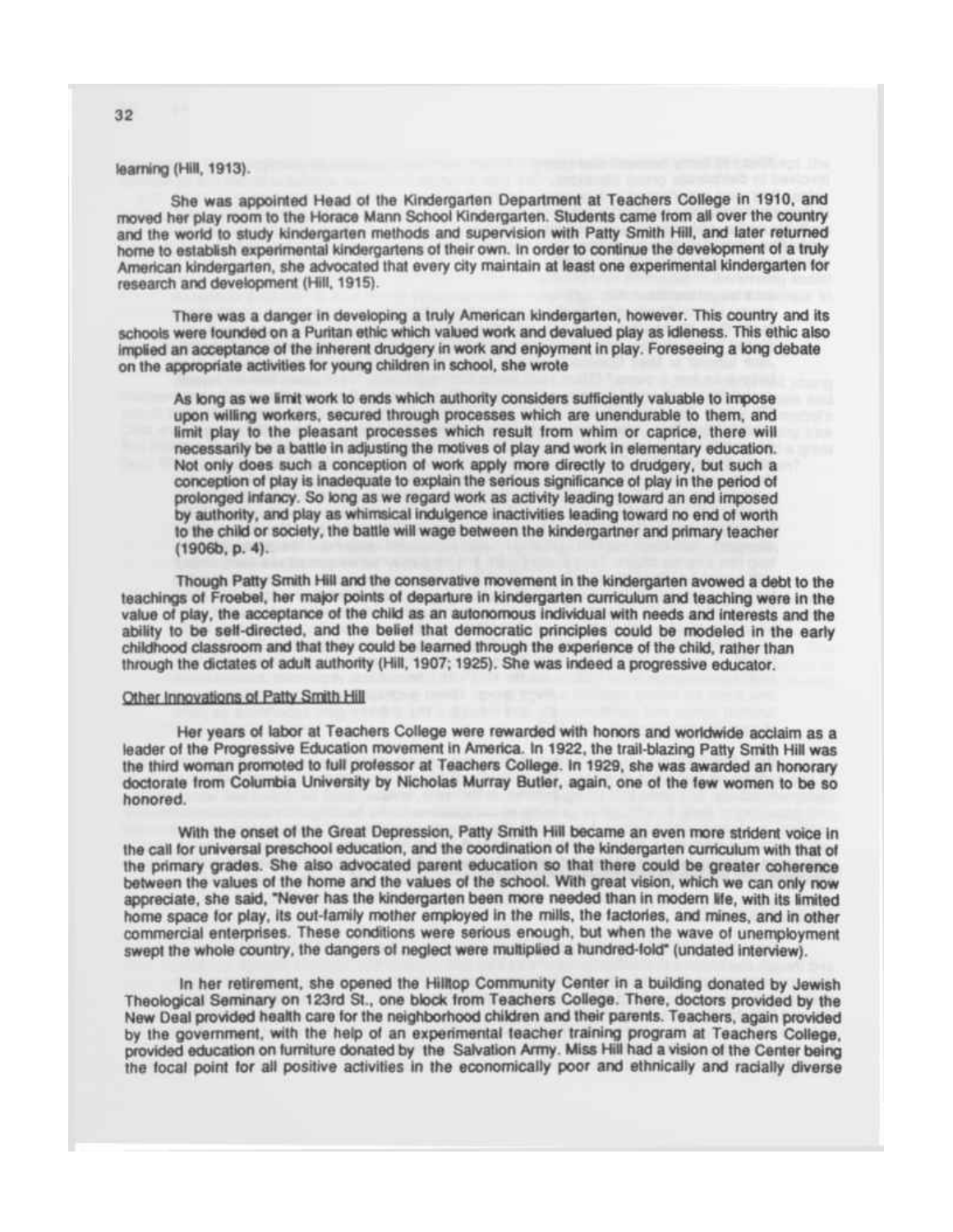neighborhood (Fine, undated). Miss Hill stated, "Whether the mother is economically employed or in search of a job, the New Deal has a grave responsibility in setting leaders to work to create a new code for the protection of young children, a code for which we will include in its plans proper and increasing care of pre-school children of all classes of society whether they are found in large cities, small villages, or rural communities" (Fine, undated).

Patty Smith Hill worked at the Hilltop Community Center as a volunteer until her death in 1946 at the age of 78. Children in kindergartens all over the world encounter her every day in their singing of "Happy Birthday," a song she co-authored with her sister, Mildred, from a folk melody. This was in keeping with her philosophy of following the natural rhythms of the music of the child's culture and language. They also encounter Miss Hill when they do large motor movement and play in rhythm bands; when they paint freely at the easel; when they play with large blocks; when they choose their own activity centers; when they visit the school nurse for a school physical; when they drink from water fountains or from separate cups; when they use paper napkins at snack time; and when the custodian comes into their classrooms to wash the floors at night (Vitae of Patty Smith Hill).

Unfortunately, few of the above developments relate directly to the curriculum and teaching of the kindergarten today. Parallel to the fading of Progressive Education, the memory of Patty Smith Hill and her kindergarten methods faded quickly after her death in 1946, and with the onslaught of the Cold War. Though the influence of Miss Hill does not loom large in the early childhood curriculum today, it certainly has changed the nature of the kindergarten experience. Educators today take for granted the ideas that children leam through play, and that their health and home lives affect their later success in school. We take for granted the ideas that each child is an individual, and that children learn democratic principles through their interactions in school. These ideas were at the core of Patty Smith Hill's work, and though her methods may have expired, the ideas have survived. Even now, a century after Patty Smith Hill began her work in the kindergarten, we, as William F. Russell, the son of James Earl Russell, and Dean of Teachers College at the time of Patty Hill's retirement 58 years ago can also say, "Miss Hill brought me upl" (quoted in Fine, undated)

> References From the James Earl Russell Papers and the Patty Smith Hill Collection Teachers College, Columbia University

Amidon, B. (1927). Forty years in Kindergarten: An interview with Patty Smith Hill, Survey Graphic 2(6), 506-509; 523.

Chaffee (1925). Interview by Miss Chaffee, Summer, 1925. Patty Smith Hill: Miscellaneous Biographical Data 1925-1936. Patty Smith Hill Papers, Teachers College, Columbia University.

Correspondence of Patty Smith Hill and James Eari Russell, 19051925. James Earl Russell Papers, Teachers College. Columbia University.

- Fine, B. (1936). Patty Smith Hill: A great educator, reprinted from American Childhood. May-June. Boston: Milton Bradley, co.
- Fine, B. (No Date). Patty Smith Hill and Progressive Education. Patty Smith Hill Papers, Teachers College, Columbia University.
- Patty Smith Hill: Miscellaneous Biographical Data. 1925-1936. Patty Smith Hill Papers, Teachers College, Columbia University.

Russell, J. E. (1927). Letter to Ilse Forest, February 23.

## Works by Miss Hill

Hill, Patty S. (1901). Simplification of Gifts and Occupations, International Kindergarten Union Proceedings. 94-96. Washington, DC: IKU.

Hill, Patty S. (1906a). The Speyer school experimental play room, Kindergarten Review 17, 137-140, Boston: Milton Bradley.